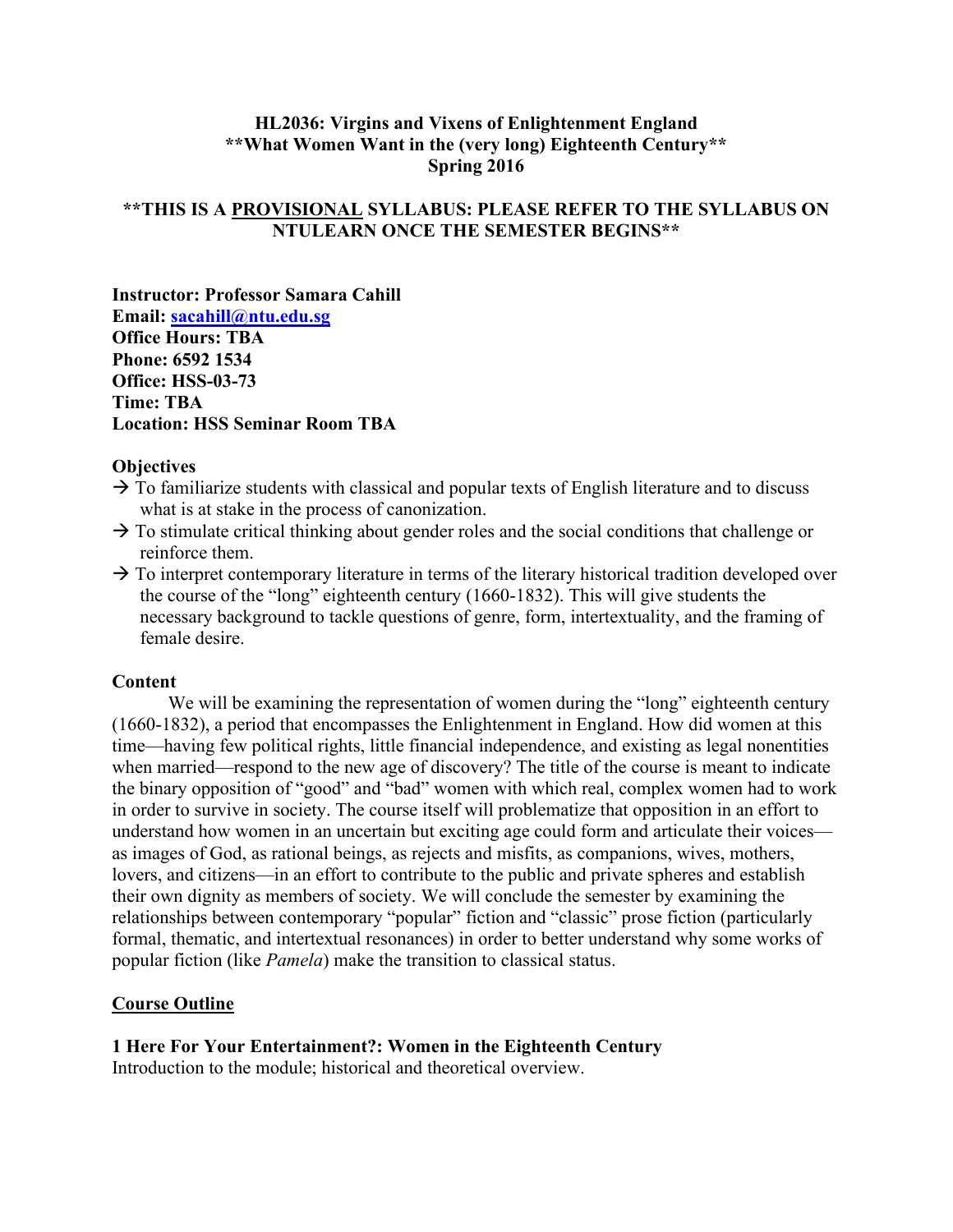### **2 Like a Virgin?: Complicating Binaries**

Assignment Marvell's "To His Coy Mistress"; Dryden's "To the Pious Memory … of Mrs. Anne Killigrew"; Rochester's "The Imperfect Enjoyment"; Behn's "The Disappointment" (NTULearn)

## **3 Bad Romance: The Restoration and the Libertine Tradition**

Assignment Aphra Behn's *The Rover* (NTULearn)

### **4 Miss Independent: Empowerment through Education**

Assignment Astell, selections from *A Serious Proposal to the Ladies*; Egerton's "The Liberty" and "The Emulation" (NTULearn)

### **5 Do What You Want With My Body: Disguise and Performance**

Assignment Haywood's *Fantomina* (NTULearn)

### **\*\*MIDTERM ESSAYS DUE \*\***

### **6 Bad Girls Do It Well: Prostitution and the Augustans**

Assignment Pope's epistle "To a Lady"; Swift's scatological poems and poems to Stella; Lady Mary Wortley Montague's responses to Swift and Pope (NTULearn)

## **7 Blank Space**

NO CLASS Make-up class: Watch *Twilight* OR a version of *Tess of the D'Urbervilles* (this may include *Trishna*) and write a one-paragraph response about its representation of the central female character.

### **\*\*MIDTERM BREAK \*\***

**8 She's My Cherry Pie: Virtue, Power, and Domesticity** Assignment Richardson's *Pamela*

### **9 She's My (second slice of) Cherry Pie**

Assignment Richardson's *Pamela*

### **10 What's Love Got to Do With It?: Sex, Economics, Privilege**

Assignment Johnson's "Misella" letters (NTULearn); Wollstonecraft, *The Wrongs of Woman; or, Maria*  (NOT *Mary*)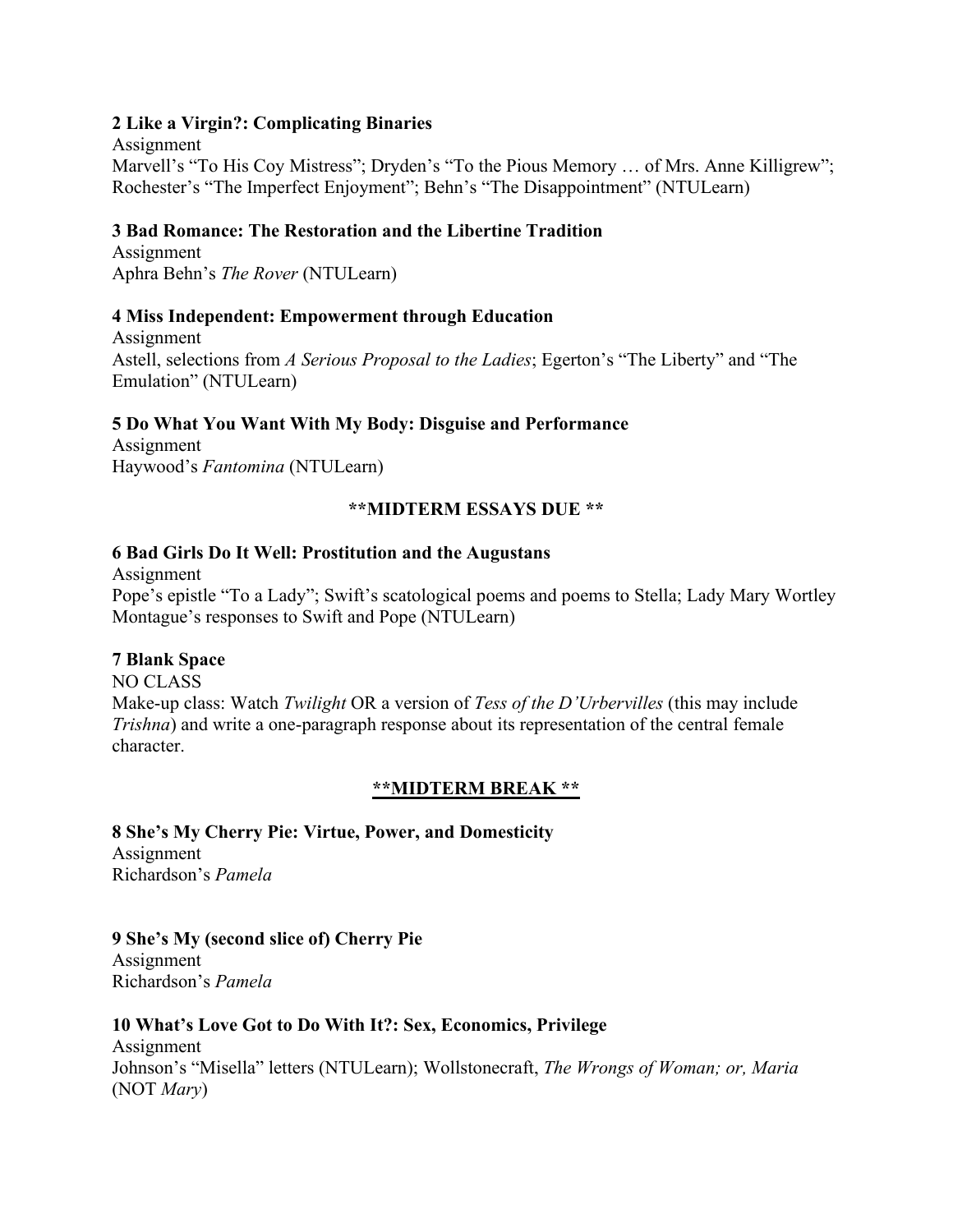## **11 I'm Every Woman?: Women Disagreeing about "Woman"**

Assignment Anna Letitia Barbauld's poems; Wollstonecraft, Chapter 2 of *Vindication of the Rights of Woman* (NTULearn); Phyllis Wheatley, "On Being Brought from Africa to America," "To Maecenas," and "A Letter to the Reverend Samson Occom" (NTU Learn and http://www.pbs.org/wgbh/aia/part2/2h19t.html)

## **12 Love Me Harder: Intertextuality, Agency, and Contemporary Fiction**

Assignment

*Fifty Shades of Grey\** [OPTIONAL] OR *Twilight* OR *Tess of the D'Urbervilles* \*Please note that while reading *Fifty Shades of Grey* is optional we will be discussing it in class in order to talk about the intertextual framing of women's desire, education, and agency in contemporary popular fiction. We will also be discussing *Twilight* and *Tess of the D'Urbervilles*—both are important intertexts of *Fifty Shades of Grey*.

# **13 Boys Only Want Love If It's Torture?: Intertextuality, Agency, and Contemporary Fiction, continued**

Assignment *Fifty Shades of Grey* [OPTIONAL] OR *Twilight* OR *Tess of the D'Urbervilles*

## **\*FINAL ESSAYS DUE: TBA\***

## **Extensions will only be granted for documented cases of medical or family emergencies or for students with FYP projects confirmed by the Division of English (please contact me if you are an FYP student).**

### **Learning Outcome**

By the end of the semester students will have learned about the diverse representational options for (and limitations of) women in the period 1660-1832 alongside the economic, legal, political, and social issues that inform choosing among those options. Students will have a firm grounding in the historical and formal developments of English literature as they intersect with the representation of women in the period 1660-1832 and will have an opportunity to apply the analytical skills they have developed throughout the semester to contemporary texts.

### **Student Assessment**

- In-class or online writing exercises/group work: 10%.
- Midterm Project (750-1000 words): 10%. Choose one primary text (a text on the syllabus that was published \*before\* 1832 and that is \*not\* an excerpt). Select three works of scholarship (at least one of which must have been published in the last ten years) that focus on your primary text. Summarize the argument of each scholarly work (at least a paragraph for each source) and then briefly evaluate the "scholarly conversation" (You might address questions like: What are the main literary theories that have been used to evaluate your primary text? Have there been any particularly famous or notorious interpretations of the text offered? Who are or have been the main scholars of your primary text? What gaps are there in the conversation?). The assignment must include a Works Cited page and be formatted according to MLA conventions.